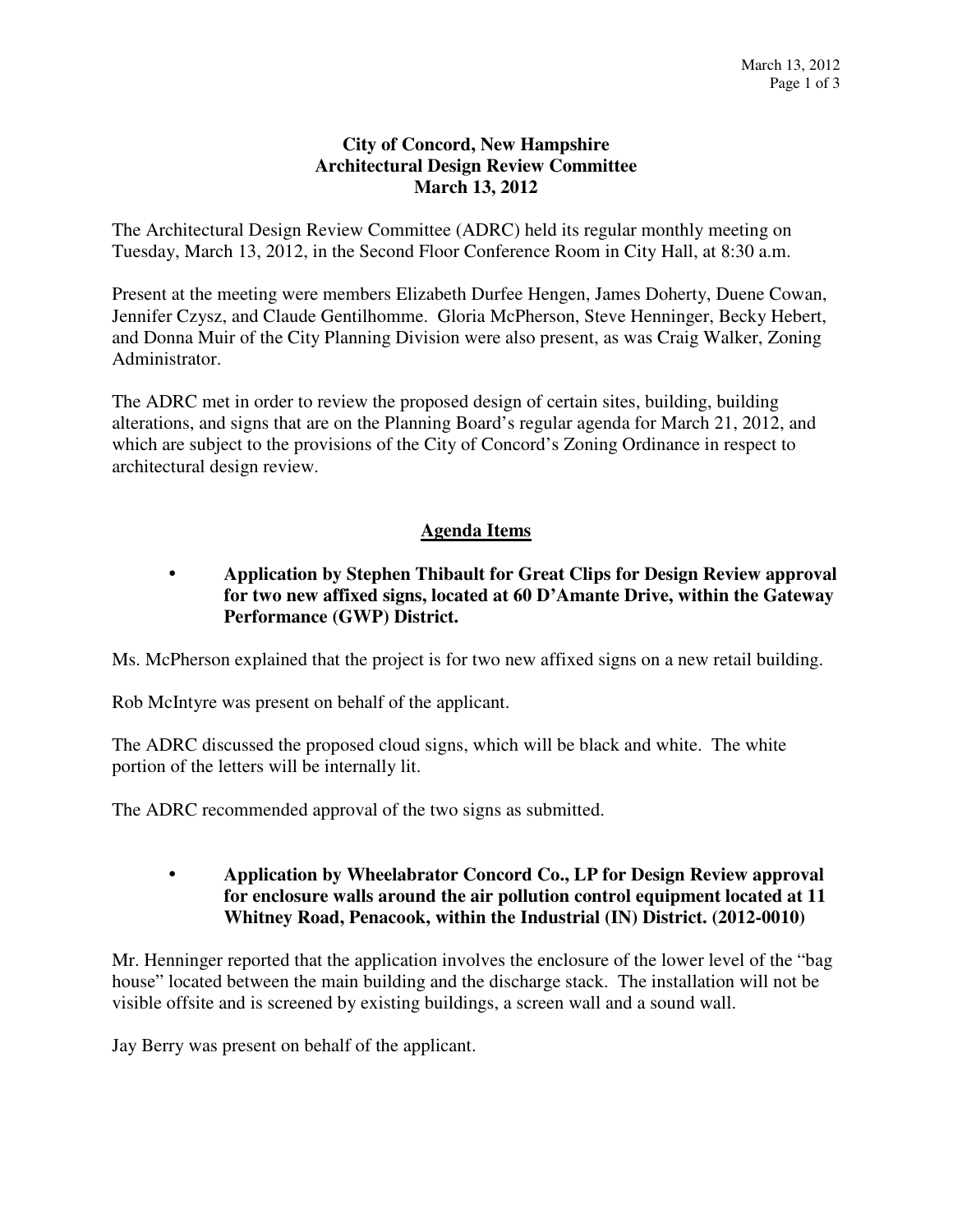The ADRC discussed the proposal and agreed the enclosure walls were a good solution for the building use.

The ADRC recommended approval of the application as submitted.

 **Application by Flomac Limited Partnership for Design Review approval for renovations to an existing building, construction of a new restaurant building, associated parking lot improvements, utilities, drainage, landscaping, lighting, and the Master Sign Plan, located at 8 Loudon Road, within the Gateway Performance (GWP) District. (2012-0009)** 

Mr. Henninger stated that the application involves the demolition of a portion of the existing retail building and the construction of a 6,030 square foot Buffalo Wild Wings restaurant, with a patio and screening. The applicant is proposing to completely reconstruct the parking lot and install new site landscaping and lighting. The existing access to the site by way of a common drive from Loudon Road will remain unchanged. The project will be completed in two phases. Building elevations have only been submitted for the first phase. Phase two is the future expansion on the north side of the existing building.

Peter Gearhart, Rick Lundborn and John Arnold were present on behalf of the applicant. They discussed the phasing of the project and the plans for the demolition of a portion of the existing building.

The Committee discussed the new east façade of the existing building and noted that this was a very public façade. The committee was concerned with the appearance of this new façade. Mr. Gearhart noted that the applicant was in discussion with a tenant for the Phase 2 and is preparing a new design for the existing building. The committee decided to reserve comments on modifications to the existing building until the new design was available.

The ADRC discussed the black and white patterned roof top screening, the lighting and signage of the proposed Buffalo Wild Wings building, and the redesign of the loading area on the rear of the existing building, including the landscape, dumpster screening, sidewalks, and parking islands.

It was determined that a Master Sign Plan would need to be submitted for the Buffalo Wild Wings restaurant, the existing building and its proposed addition. The ADRC also stated that the freestanding sign should be a monument sign per the Design Guideline standards of the zoning district, with landscaping at the base of the sign.

The ADRC stated that the patio television screens could not be used as variable message signs, and should only be visible by the patrons.

The ADRC moved to recommend approval of the building elevations, lighting and signage for the Buffalo Wild Wings building as designed, with the suggestion that the rooftop screening